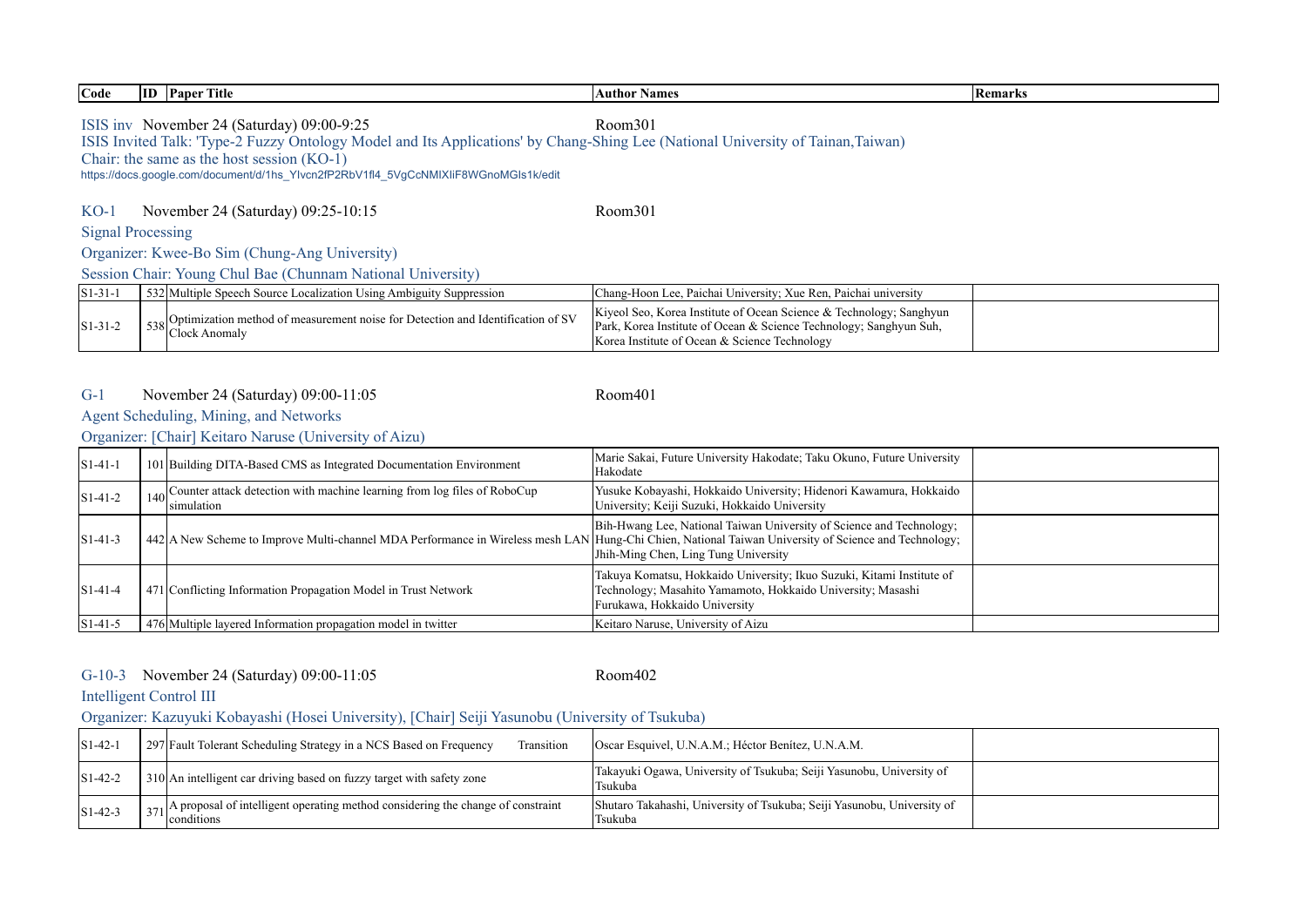| $ S2-42-4$        | sextlopment of a Kinect-sensor-based navigation component for JAUS compliant<br>mobile robots | Moriyama Naruhito, Hosei University; Kazuyuki Kobayashi, Hosei<br>University, Yosuke Kurihara, Seikei University, Kajiro Watanabe, Hosei<br>Jniversity |  |
|-------------------|-----------------------------------------------------------------------------------------------|--------------------------------------------------------------------------------------------------------------------------------------------------------|--|
| $ S1-42-3\rangle$ | $521$ A Study on the Performance Improvement of 3D Inspection Equipment                       | Young Mo Koo, Yeonsung University; Kyu Ho Lee, ANI Co., Ltd                                                                                            |  |

## YN-2-3 Room403 November 24 (Saturday) 09:00-11:05

Evolutionary Multiobjective Optimization and Multiple Criteria Decision Making III

Organizer: [Chair] Shinya Watanabe (Muroran Institute of Technology), Hiroyuki Sato (University of Electro-Communications)

| $S1-43-1$   | $\frac{1}{3}$ Two-Objective Solution Set Optimization to Maximize Hypervolume and Decision<br>Space Diversity in Multiobjective Optimization | Hisao Ishibuchi, Osaka Prefecture University; Masakazu Yamane, Osaka<br>Prefecture University; Naoya Akedo, Osaka Prefecture University; Yusuke<br>Nojima, Osaka Prefecture University                                                         |  |
|-------------|----------------------------------------------------------------------------------------------------------------------------------------------|------------------------------------------------------------------------------------------------------------------------------------------------------------------------------------------------------------------------------------------------|--|
| $ S1-43-2 $ | 346 Vendor Selection Using Genetic Algorithm                                                                                                 | Shaila Sharmeen, East West University; Md. Humayun Kabir, Bangladesh<br>University of Engineering and Technology; M. Ameer Ali, East West<br>University; Shamim Ripon, East West University; Nikhil Shil, American<br>International University |  |
| $ S1-43-3 $ | 357 Aerodynamic Optimization Using Building Cube Method and Data mining with<br>Proper Orthogonal Decomposition                              | Yoshinori Andoh, Tohoku University                                                                                                                                                                                                             |  |
| $S1-43-4$   | 426 A New Pareto Frontier Covering Strategy in FS-MOGA for Multi-Objective<br>Function Optimization                                          | Ryo Miyazaki, Tokyo Institute of Technology; Naoki Hamada, Tokyo<br>Institute of Technology; Yuichi Nagata, Tokyo Institute of Technology; Isao<br>Ono, Tokyo Institute of Technology                                                          |  |
| $ S1-43-5 $ | 467 A study on Two-Step Search using Global-Best in PSO for Multi-objective<br><b>Optimization Problems</b>                                  | Hiroyuki Hirano, Nagoya University; Tomohiro Yoshikawa, Nagoya<br>University                                                                                                                                                                   |  |

### G-14 Room404 November 24 (Saturday) 09:00-10:40

# Monitoring and Knowledge Acquisition for Safety Intelligence

Organizer: [Chair] Kyosuke Takahashi (Kansai University), Koichiro Nakatsu (Osaka Jonan Women's Junior College), Masahiro Hori (Kansai University)

| $ S1-44-1 $          | 223 Automatic Detection of Bicycle Direction Using RealAdaBoost and C4.5                                                                               | Nakata Hirokazu, Kansai University; Hirokane Michiyuki, Kansai<br>University                                                                                                                        |  |
|----------------------|--------------------------------------------------------------------------------------------------------------------------------------------------------|-----------------------------------------------------------------------------------------------------------------------------------------------------------------------------------------------------|--|
| $\text{S}1 - 44 - 2$ | 421 A mobile application system for sightseeing guidance using augmented reality                                                                       | Hitoshi Furuta, Kansai University; Kyosuke Takahashi, Kansai University;<br>Koichiro Nakatsu, Osaka Jonan Women's Junior College; Ken Ishibashi,<br>Kansai University; Mami Aira, Kansai University |  |
| $ S1-44-3 $          | 498 Evaluation and Visualizaton of Evacuees' Walking Difficulty in Disasters                                                                           | Isao Hayashi, Kansai University, Yinlai Jiang, Kochi University of<br>Technology; shuoyu Wang, Kochi University of Technology                                                                       |  |
| $S1-44-4$            | 400 A Proposal of Civil Engineer Education System Applying Social Networking Service Ken Ishibashi, Kansai University; Masato Usui, Kansai University; | Hitoshi Furuta, Kansai University; Kyosuke Takahashi, Kansai University;<br>Koichiro Nakatsu, Osaka Jonan Women's Junior College                                                                    |  |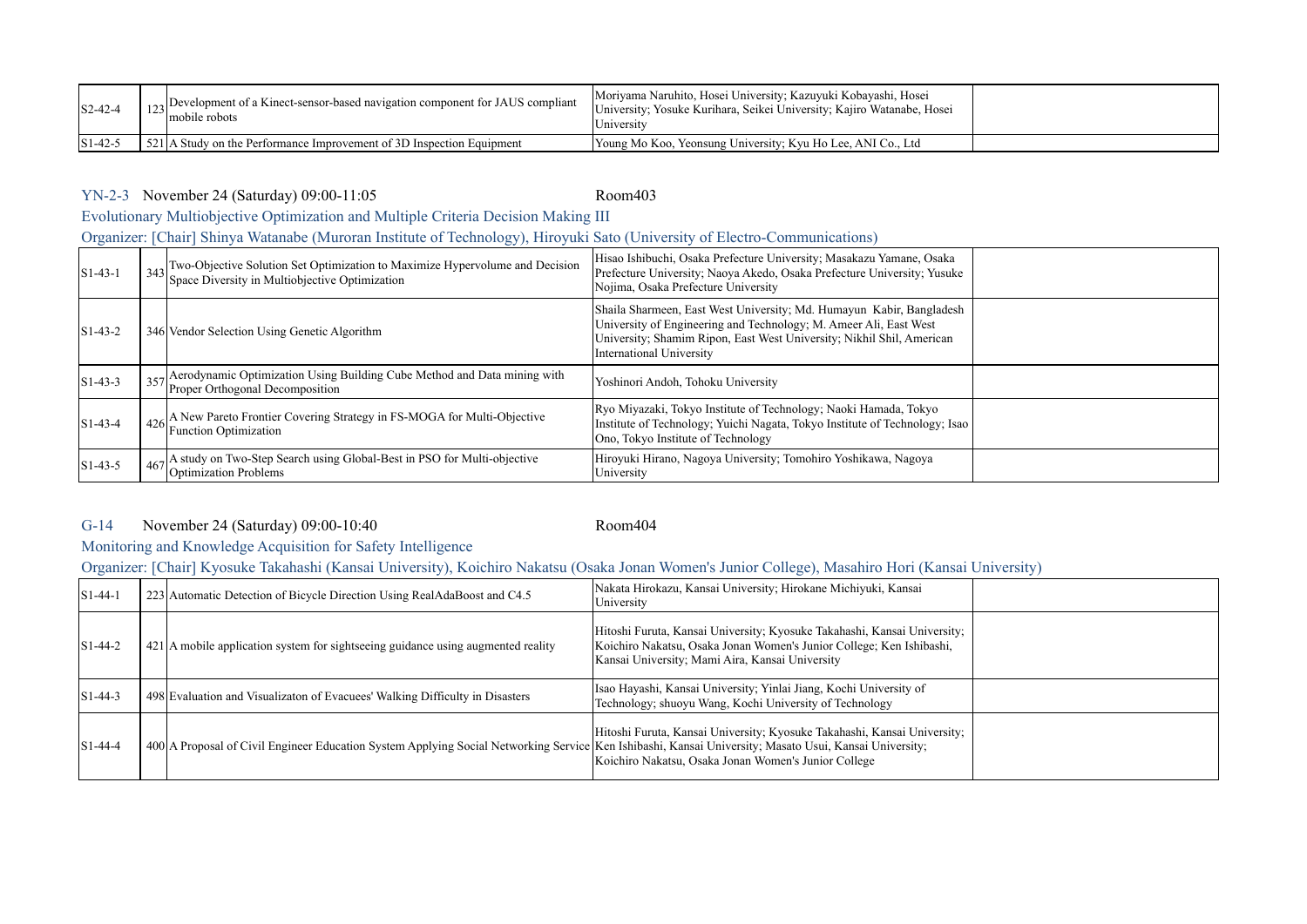## A-1 Room405 November 24 (Saturday) 09:00-10:15

## Neural Networks

#### Session Chair: Haruhiko Takase (Mie University)

| $[S1-45-1]$          | 228 Improve discontinuous output in SpikeProp - effective type of weight decay                                                                                  | Li Yan, Mie University; Haruhiko Takase, Mie University; Hiroharu<br>Kawanaka, Mie University; Shinji Tsuruoka, Mie University        |  |
|----------------------|-----------------------------------------------------------------------------------------------------------------------------------------------------------------|---------------------------------------------------------------------------------------------------------------------------------------|--|
| $ S1-45-2 $          | <sup>1</sup> 402 Hybrid Multi-layered GMDH-type Neural Network Self-selecting Various Neurons<br>and Its Application to Medical Image Diagnosis of Liver Cancer | Tadashi Kondo, The University of Tokushima; Junji Ueno, The University<br>of Tokushima; Schoichiro Takao, The University of Tokushima |  |
| $\text{S}1 - 45 - 3$ | 405 Hybrid Feedback GMDH-type Neural Network Self-selecting Various Neurons and Its Application to Medical Image Diagnosis of Lung Cancer                       | Tadashi Kondo, The University of Tokushima; Junji Ueno, The University<br>of Tokushima; Schoichiro Takao, The University of Tokushima |  |

#### HS-3 Room406 November 24 (Saturday) 09:00-10:15

# Meta-heuristic Approach to Management Engineering Problems

Organizer: [Chair] Junzo Watada (Waseda University)

| $\left[ \text{S1-46-} \right]$ | 127 Decision Making of a Portfolio Selection Model Based on Fuzzy Statistic Test                                                                                                                                                     | Pei-Chun Lin, Waseda University; Junzo Watada, Waseda University;<br>Berlin Wu, National Chengchi University                                              |  |
|--------------------------------|--------------------------------------------------------------------------------------------------------------------------------------------------------------------------------------------------------------------------------------|-----------------------------------------------------------------------------------------------------------------------------------------------------------|--|
| $\text{S}1 - 46 - 2$           | 309 Fuzzy Autocorrelation Model with Confidence Intervals of Fuzzy Random Data                                                                                                                                                       | Yoshiyuki Yabuuchi, Shimonoseki City University; Junzo Watada, Waseda<br>University                                                                       |  |
| $\text{S}1 - 46 - 3$           | <sub>219</sub> A Modified League Championship Algorithm for Numerical Function Optimization   Institute of Earthquake Engineering and Seismology; Morteza Karimiyan,<br>Via Artificial Modeling of the "Between Two Halves Analysis" | Ali Husseinzadeh Kashan, Isramic Azad University; Somayyeh Karimiyan,<br>Islamic Azad University; Mina Husseinzadeh Kashan, Tarbiat Modares<br>University |  |

#### NK-4 Room406 November 24 (Saturday) 10:15-11:05

Kukanchi - interactive human-space design and intelligence

Organizer: [Chair] Kazuyoshi Wada (Tokyo Metropolitan University), Eri Shimokawara (Tokyo Metropolitan University)

| $\frac{1}{1}$ S <sub>1</sub> -46-4 | 171 Communication System Using Smart Devices for Speech-Impaired Children                             | Nobuhide Tsunemi, Tokyo Metropolitan University; Toru Yamaguchi,<br>Tokyo Metropolitan University; Yasunari Fujimoto, Tokyo Metropolitan<br>University; Osamu Nitta, Tokyo Metropolitan University; Eri Sato-<br>Shimokawara, Tokyo Metropolitan University |  |
|------------------------------------|-------------------------------------------------------------------------------------------------------|-------------------------------------------------------------------------------------------------------------------------------------------------------------------------------------------------------------------------------------------------------------|--|
| $\text{S}1 - 46 - 5$               | Human Gesture Recognition for Robot Partners by Spiking Neural Network and<br>Classification Learning | Janos Botzheim, Tokyo Metropolitan University; Takenori Obo, Tokyo<br>Metropolitan University; Naoyuki Kubota, Tokyo Metropolitan University                                                                                                                |  |